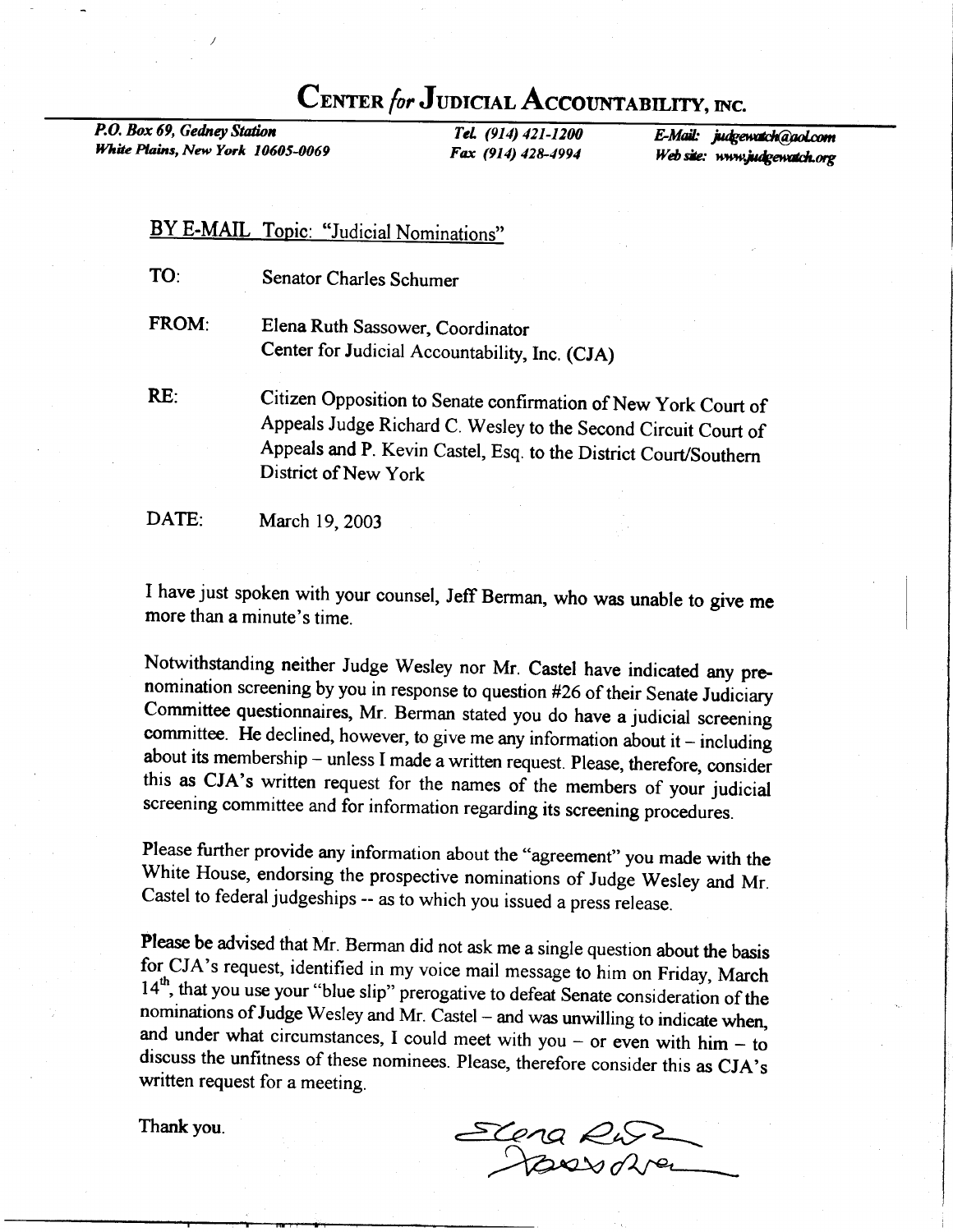| Subj:  |                                                                   |  |
|--------|-------------------------------------------------------------------|--|
|        | Judicial Nominations: Citizen Opposition to Wesley & Castel       |  |
| Date:  | 03/21/2003 12:58:15 AM Eastern Standard Time                      |  |
| From:  | Judgewatchers                                                     |  |
| To∶    | robert_paxton@schumer.senate.gov                                  |  |
| ∶File: | 3-19-03-schumer.doc (23040 bytes) DL Time (50667 bps): < 1 minute |  |

- TO: Robert paxton, Administrative Director Office of Senator Charles Schumer
- FROM: Elena Ruth Sassower, Coordinator Center for Judicial Accountability, Inc. (CJA)
- RE: Federal Judicial Nominations: Citizen Opposition to Senate Confirmation of New York Court of Appeals Judge Richard C. Wesley to the Second Circuit Court of Appeals and to P. Kevin Castel to the District Court of the Southern District of New York

DATE: March 21,2OOg

As discussed, attached is a transcribed copy of the e-mail, which I sent *via* the Senato**r's w**ebsite on **Wednesday**,<br>March 19th, at approximately 11 a.m.

I would greatly appreciate if you would pass it on to Senator Schumer and his counsel, Jefr Berman.

Thank you.